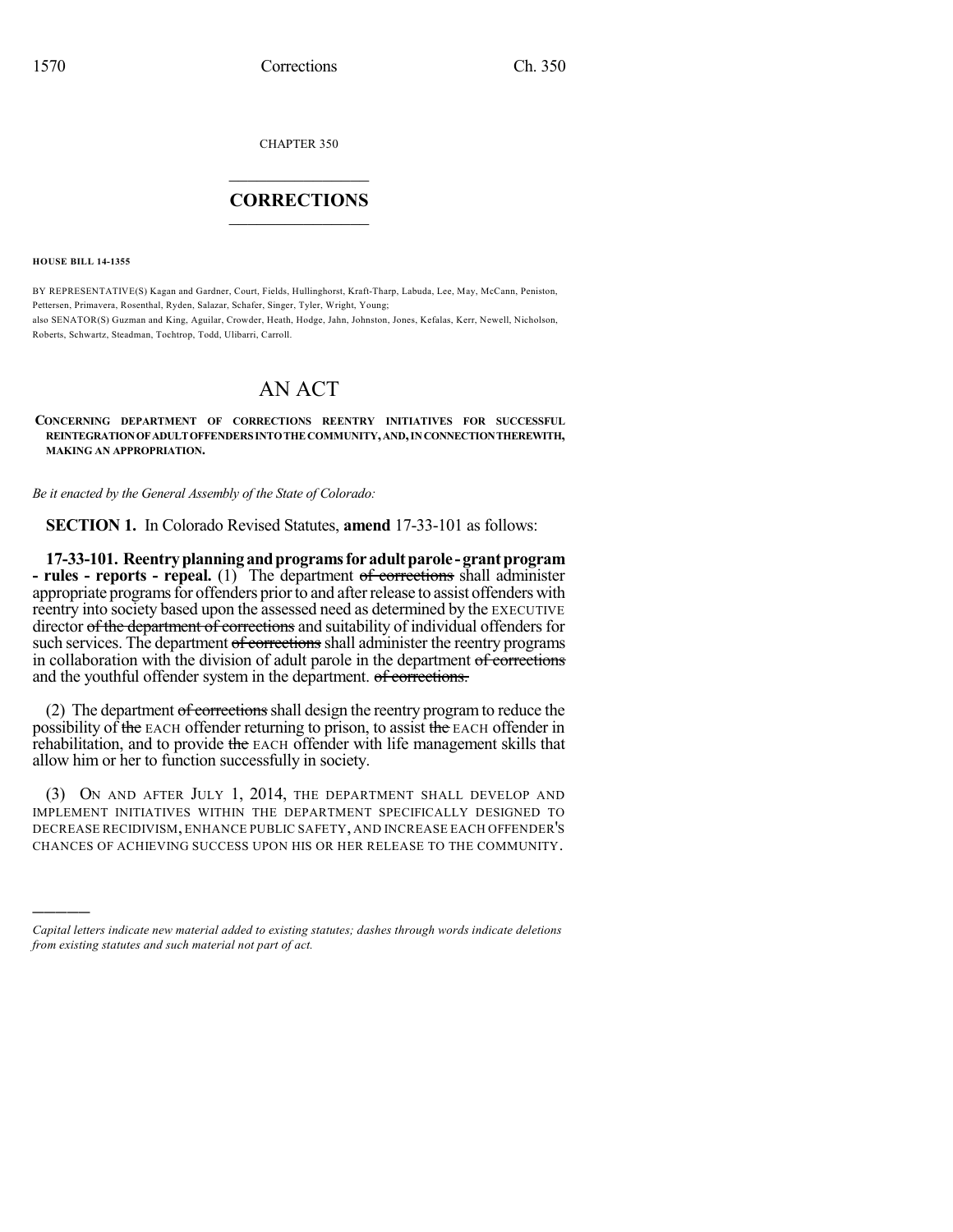#### Ch. 350 Corrections 1571

(4) SUBJECT TO APPROPRIATIONS, ON AND AFTER JULY 1,2014, THE DEPARTMENT SHALL DEVELOP AND IMPLEMENT INITIATIVES SPECIFICALLY DESIGNED TO ASSIST OFFENDERS IN A CORRECTIONAL FACILITY TO PREPARE FOR RELEASE TO THE COMMUNITY. AN INITIATIVE DEVELOPED AND IMPLEMENTED PURSUANT TO THIS SUBSECTION (4) MAY INCLUDE, BUT NEED NOT BE LIMITED TO, THE FOLLOWING COMPONENTS:

(a) ENHANCED CASE MANAGEMENT CAPABILITIES TO ALLOW CASE MANAGERS THE ABILITY TO CREATE INDIVIDUALIZED INSTITUTIONAL CASE PLANS THAT HELP ADDRESS THE OFFENDER'S ASSESSED RISKS AND NEEDS;

(b) PRE-RELEASE SPECIALISTS TO DEVELOP PRE-RELEASE PLANS AND PROGRAMS FOR OFFENDERS;

(c) THE ASSIGNMENT OF COMMUNITY PAROLE OFFICERS TO FACILITIES SO THAT EACH OFFENDER HAS AN UNDERSTANDING OF THE EXPECTATIONS OF COMMUNITY SUPERVISION, AVAILABLE SERVICES, AND PAROLE; AND

(d) TRANSPORTATION FOR HIGH-RISK AND HIGH-NEEDS OFFENDERS, AS DEFINED BY THE DEPARTMENT, WHO ARE BEING RELEASED FROM A CORRECTIONAL FACILITY TO A COMMUNITY PAROLE OFFICE, TO HELP PROVIDE EFFECTIVE SUPERVISION, ENHANCE PUBLIC SAFETY, AND EXPEDITE CRITICAL SERVICES.

(5) SUBJECT TO APPROPRIATIONS, ON AND AFTER JULY 1,2014,THE DEPARTMENT SHALL DEVELOP AND IMPLEMENT INITIATIVES SPECIFICALLY DESIGNED TO ASSIST EACH OFFENDER'S TRANSITION FROM A CORRECTIONAL FACILITY INTO THE COMMUNITY. AN INITIATIVE DEVELOPED AND IMPLEMENTED PURSUANT TO THIS SUBSECTION (5) MAY INCLUDE, BUT NEED NOT BE LIMITED TO, THE FOLLOWING COMPONENTS:

(a) AN EVIDENCE-BASED COGNITIVE BEHAVIORAL PROGRAM FOR OFFENDERS;

(b) COMMUNITY-BASED MENTAL HEALTH CONSULTANTS TO PROVIDE ASSISTANCE WITH CASE PLANNING AND TO CONSULT WITH AND TRAIN COMMUNITY PAROLE OFFICERS CONCERNING HOW TO SECURE APPROPRIATE AND AVAILABLE MENTAL HEALTH SERVICES FOR PAROLEES IN THE COMMUNITY;

(c) IN COLLABORATION WITH THE STATE DEPARTMENT OF LABOR AND EMPLOYMENT CREATED IN SECTION 24-1-121,C.R.S., OR ANY OTHER EMPLOYMENT OR JOB TRAINING PROGRAM WITHIN THE COMMUNITY, INITIATIVES TO HELP OFFENDERS IN THE COMMUNITY OBTAIN EMPLOYMENT, JOB PLACEMENT, OR TRAINING;

(d) REENTRY SPECIALISTS TO HELP OFFENDERS SUCCESSFULLY REENTER THE COMMUNITY;

(e) CONSOLIDATION AND EXPANSION OF EMERGENCY ASSISTANCE CONTRACT FUNDING TO EFFECTIVELY PROVIDE ASSISTANCE TO PAROLEES IN THE COMMUNITY; AND

(f) A PROGRAM TO PROVIDE MEDICATION-ASSISTED THERAPIES TO ELIGIBLE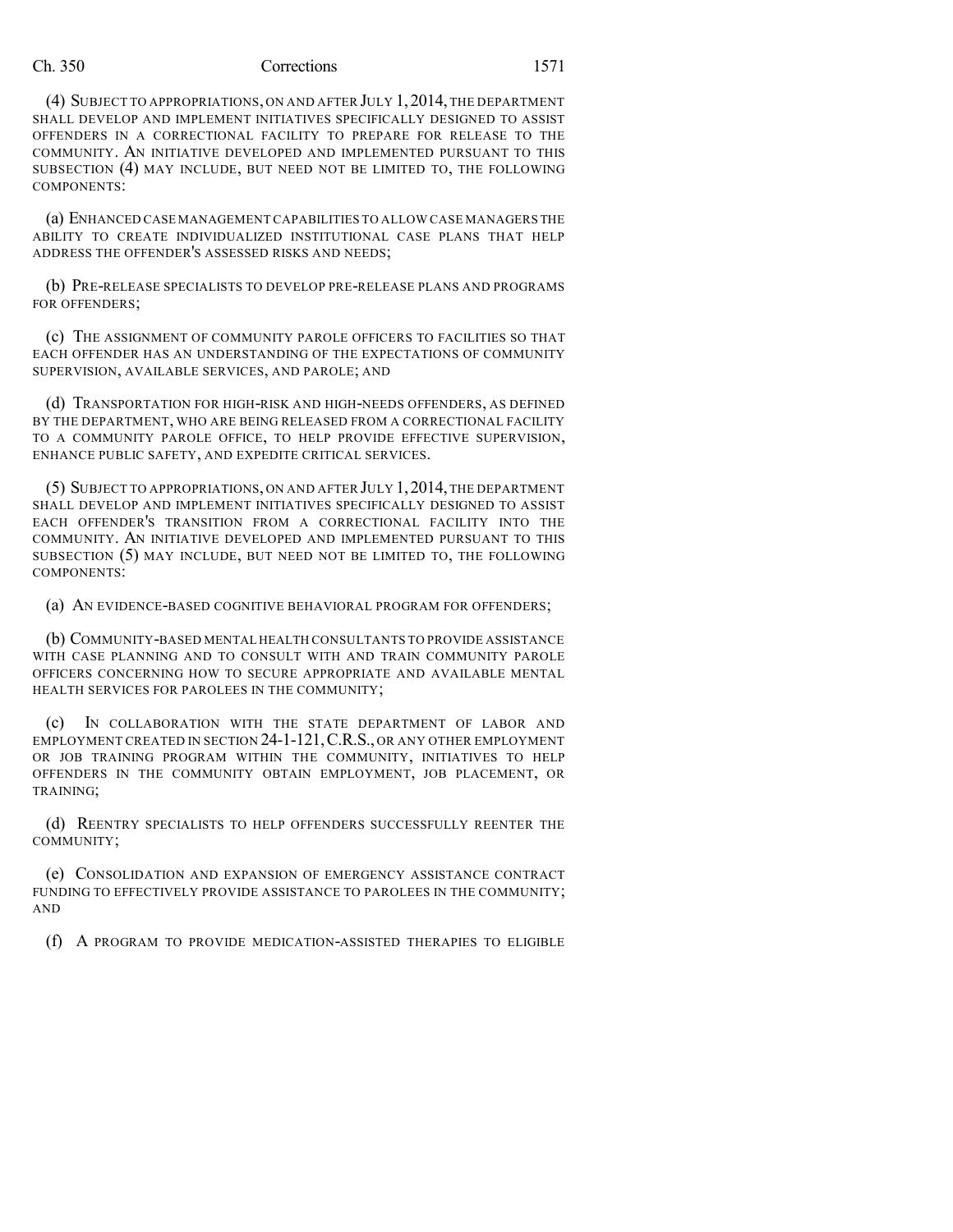OFFENDERS.

(6) SUBJECT TO APPROPRIATIONS, ON AND AFTER JULY 1,2014, THE DEPARTMENT SHALL MAKE NECESSARY OPERATIONAL ENHANCEMENTS AND DEVELOP AND IMPLEMENT INITIATIVES SPECIFICALLY DESIGNED TO ENSURE THAT THE DEPARTMENT HAS THE PROPER EQUIPMENT, TRAINING, AND PROGRAMS TO PROPERLY SUPERVISE OFFENDERS IN THE COMMUNITY TO ENHANCE PUBLIC SAFETY. AN INITIATIVE DEVELOPED AND IMPLEMENTED PURSUANT TO THIS SUBSECTION (6) MAY INCLUDE, BUT NEED NOT BE LIMITED TO, THE FOLLOWING COMPONENTS:

(a) A COMPREHENSIVE STAFF TRAINING PROGRAM THAT:

(I) IS CONSISTENT WITH RESEARCH AND EVIDENCE-BASED PRACTICES;

(II) ENHANCES BASIC TRAINING AND PROVIDES ANNUAL IN-SERVICE TRAINING FOR COMMUNITY PAROLE OFFICERS AND STAFF; AND

(III) CREATES STAFF DEVELOPMENT WITHIN THE DIVISION OF ADULT PAROLE SO THAT THE DIVISION WILL EFFECTIVELY SUPERVISE OFFENDERS THROUGH SUCCESSFUL REINTEGRATION;

(b) ACQUISITION OF EQUIPMENT AND RESOURCES THAT WILL EFFECTIVELY MONITOR AND RESPOND TO TAMPERING AND OTHER ALERTS RELEASED BY ELECTRONIC MONITORING UNITS;

(c) ESTABLISHMENT OF AN EQUIPMENT REPLACEMENT PLAN FOR ENHANCED COMMUNITY PAROLE OFFICER SAFETY; AND

(d) ENHANCEMENTS TO PAROLE INFORMATION TECHNOLOGY AND PAROLEE TRACKING SYSTEMS.

(7) (a) SUBJECT TO APPROPRIATIONS, ON AND AFTER JANUARY 1, 2015, THE DEPARTMENT SHALL DEVELOP AND IMPLEMENT A GRANT PROGRAM TO PROVIDE FUNDINGTO ELIGIBLE COMMUNITY-BASED ORGANIZATIONS THAT PROVIDE REENTRY SERVICES TO OFFENDERS IN THE COMMUNITY. THE DEPARTMENT SHALL ADMINISTER THE GRANT PROGRAM IN ACCORDANCE WITH POLICIES DEVELOPED BY THE EXECUTIVE DIRECTOR PURSUANT TO PARAGRAPH (b) OF THIS SUBSECTION (7).

(b) ON OR BEFORE JANUARY 1, 2015, THE EXECUTIVE DIRECTOR SHALL DEVELOP POLICIES FOR THE ADMINISTRATION OF THE GRANT PROGRAM, INCLUDING BUT NOT LIMITED TO THE FOLLOWING:

(I) APROCESS FOR DETERMININGELIGIBILITY CRITERIA FOR A COMMUNITY-BASED ORGANIZATION, INCLUDING BUT NOT LIMITED TO A COMMUNITY-BASED ORGANIZATION THAT SERVES AS AN INTERMEDIARY ON BEHALF OF A COLLABORATION OF ELIGIBLE COMMUNITY-BASED ORGANIZATIONS, TO RECEIVE A GRANT FROM THE GRANT PROGRAM;

(II) A PROCESS AND TIMELINE WHEREBY A COMMUNITY-BASED ORGANIZATION MAY APPLY FOR A GRANT FROM THE GRANT PROGRAM;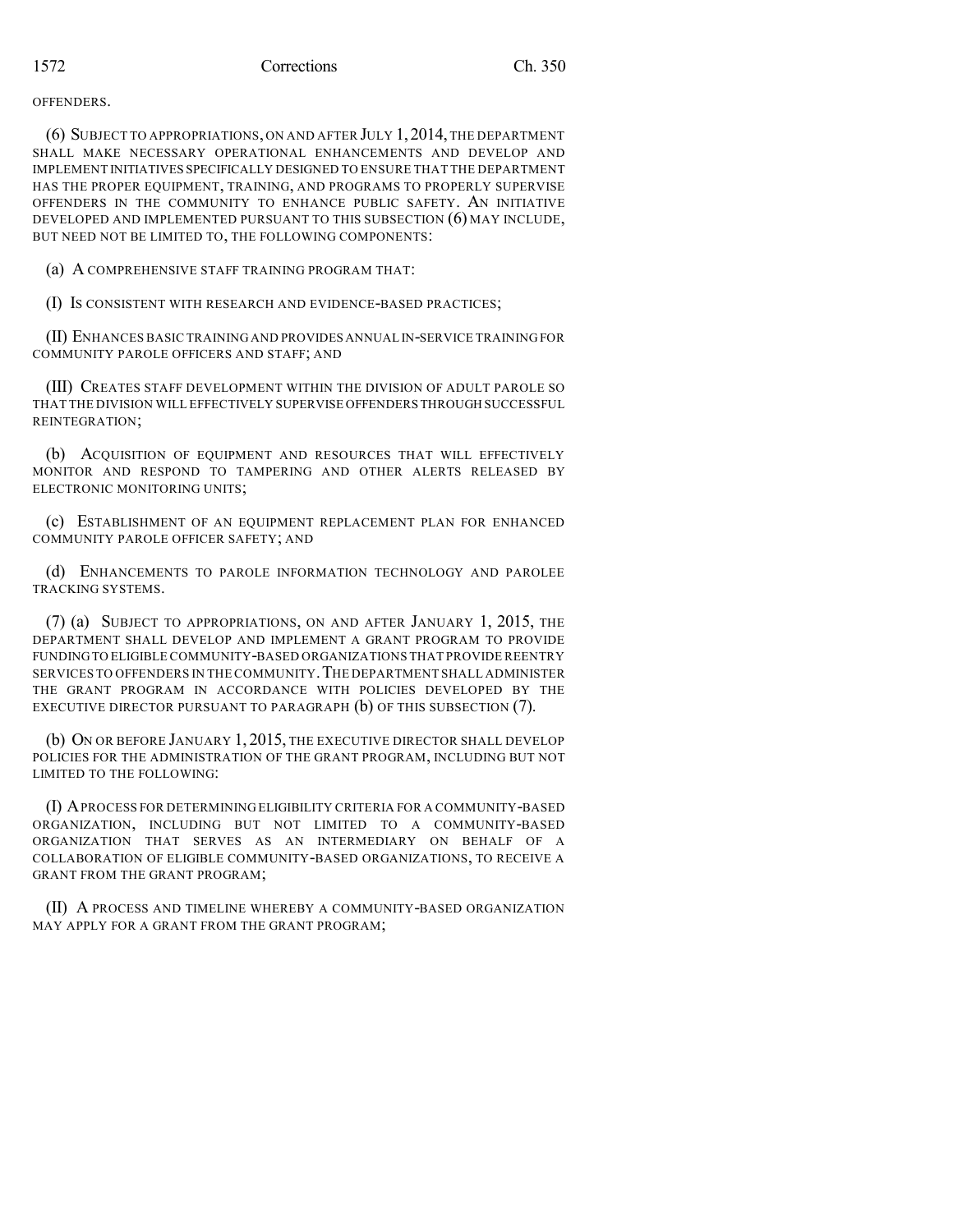(III) A PROCESS FOR DETERMINING THE AMOUNT OF EACH GRANT THAT IS AWARDED TO AN ELIGIBLE COMMUNITY-BASED ORGANIZATION;

(IV) A PROCESS FOR ESTABLISHING DATA-REPORTING REQUIREMENTS FOR EACH ELIGIBLE COMMUNITY-BASED ORGANIZATION THAT RECEIVES A GRANT FROM THE GRANT PROGRAM; AND

(V) A PROCESS FOR DETERMINING THE MAXIMUM AMOUNT OF MONEYS THAT AN ELIGIBLE COMMUNITY-BASED ORGANIZATION MAY RECEIVE FROM THE GRANT PROGRAM IN A SINGLE FISCAL YEAR.

(c) IN DEVELOPING POLICIES FOR THE ADMINISTRATION OF THE GRANT PROGRAM PURSUANT TO PARAGRAPH (b) OF THIS SUBSECTION (7), THE EXECUTIVE DIRECTOR MAY REQUIRE THAT STAFF MEMBERS OF AN ELIGIBLE COMMUNITY-BASED ORGANIZATION SEEKING FUNDING FROM THE GRANT PROGRAM MUST SUBMIT TO A CRIMINAL BACKGROUND CHECK BEFORE AN AWARD DECISION IS MADE. HOWEVER, THE EXECUTIVE DIRECTOR MAY NOT EXCLUDE A COMMUNITY-BASED ORGANIZATION FROM RECEIVING GRANT MONEYS SOLELY BECAUSE ONE OR MORE STAFF MEMBERS OF THE COMMUNITY-BASED ORGANIZATION HAS A CRIMINAL RECORD. IF THE EXECUTIVE DIRECTOR DETERMINES THAT ONE OR MORE STAFF MEMBERS OF AN APPLICANT ELIGIBLE COMMUNITY-BASED ORGANIZATION HAS A CRIMINAL RECORD, HE OR SHE SHALL CONSIDER THE FACTORS DESCRIBED IN SECTION 24-5-101 (4), C.R.S., BEFORE DECIDING WHETHER TO AWARD GRANT MONEYS TO THE COMMUNITY-BASED ORGANIZATION.

(d) THE EXECUTIVE DIRECTOR, OR HIS OR HER DESIGNEE, SHALL MAKE THE FINAL DECISION WHETHER TO AWARD OR DENY A GRANT FROM THE GRANT PROGRAM.

(e) IN AWARDING GRANTS FROM THE GRANT PROGRAM EACH FISCAL YEAR, THE DEPARTMENT SHALL NOT AWARD ANY GRANT MONEYS IN EXCESS OF THE AMOUNT APPROPRIATED TO THE DEPARTMENT FOR THE PURPOSES OF THIS SECTION.

(f) THIS SUBSECTION (7) IS REPEALED, EFFECTIVE SEPTEMBER 1, 2018. BEFORE SUCH REPEAL, THE DEPARTMENT OF REGULATORY AGENCIES SHALL REVIEW THE GRANT PROGRAM PURSUANT TO SECTION 24-34-104 (49.5) (h), C.R.S.

(8) ON AND AFTER JANUARY 1,2016, DURING ITS ANNUAL PRESENTATION BEFORE THE JOINT JUDICIARY COMMITTEE OF THE GENERAL ASSEMBLY, OR ANY SUCCESSOR JOINT COMMITTEE, PURSUANT TO SECTION 2-7-203, C.R.S., THE DEPARTMENT SHALL INCLUDE A STATUS REPORT REGARDING THE PROGRESS AND OUTCOMES OF THE INITIATIVES DEVELOPED AND IMPLEMENTED BY THE DEPARTMENT PURSUANT TO THIS SECTION DURING THE PRECEDING YEAR.

**SECTION 2.** In Colorado Revised Statutes, 24-34-104, **add** (49.5) (h) as follows:

**24-34-104. Generalassemblyreviewof regulatoryagenciesandfunctionsfor termination, continuation, or reestablishment.** (49.5) The following agencies, functions, or both, shall terminate on September 1, 2018:

(h) THE GRANT PROGRAM TO PROVIDE FUNDING TO ELIGIBLE COMMUNITY-BASED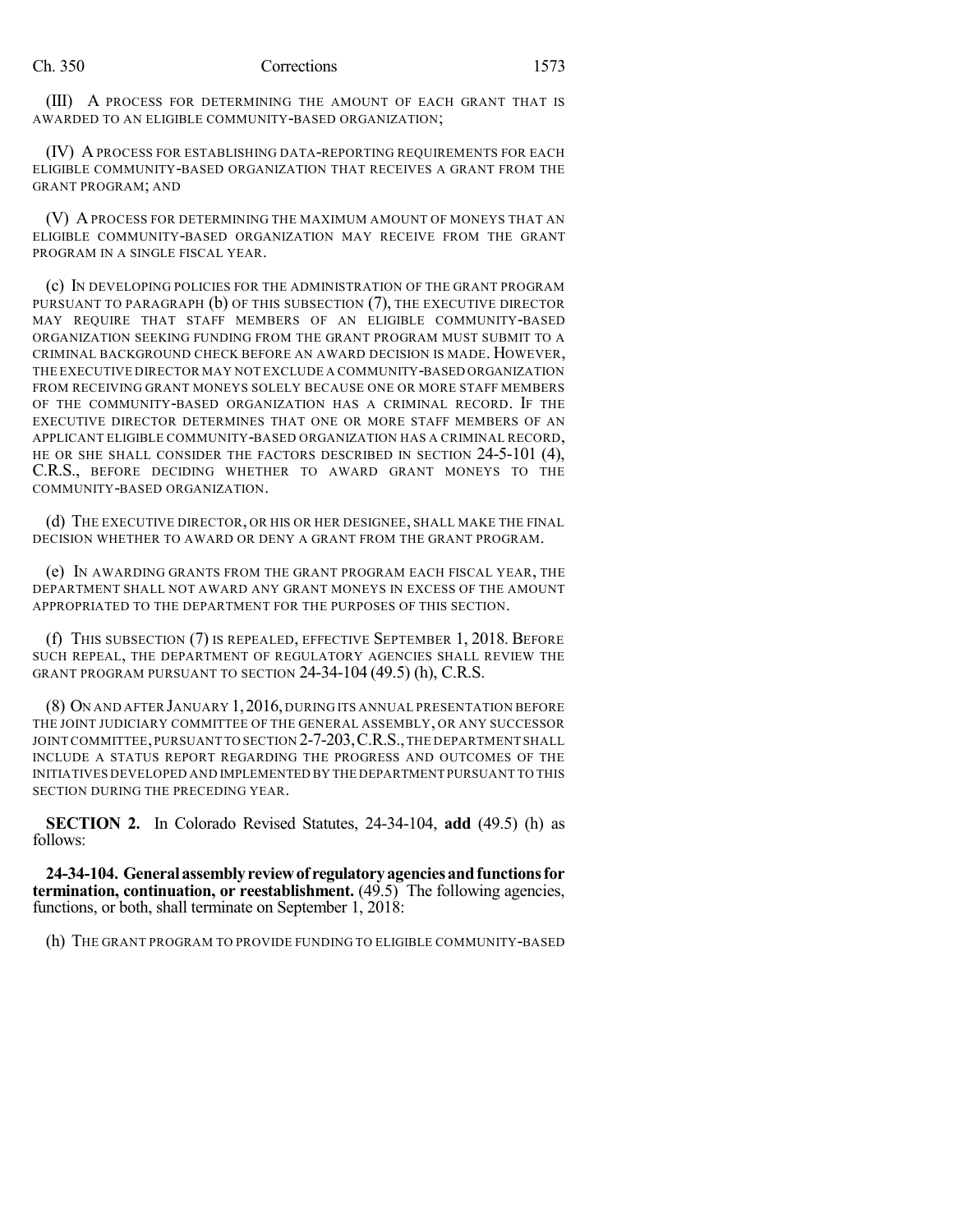ORGANIZATIONS THAT PROVIDE REENTRY SERVICES TO OFFENDERS IN THE COMMUNITY, DESCRIBED IN SECTION 17-33-101 (7), C.R.S.

**SECTION 3. Appropriation.** (1) In addition to any other appropriation, there is hereby appropriated, out of any moneys in the general fund not otherwise appropriated, to the department of corrections, for the fiscal year beginning July 1, 2014, the sumof \$7,953,877 and 71.9 FTE, orsomuch thereof asmaybe necessary, to be allocated for the implementation of this act as follows:

(a) \$418,420 to the executive director's office for health, life and dental;

(b) \$7,981 to the executive director's office for short-term disability;

(c) \$145,133 to the executive director's office for amortization equalization disbursement;

(d) \$136,063 to the executive director's office for supplemental amortization equalization disbursement;

(e) \$220,550 to the executive director's office for leased space;

(f) \$1,961 to the inspector general subprogram for operating expenses;

(g) \$109,330 to the superintendents subprogram for start-up costs;

(h) \$1,443,860 and 26.9 FTE to the case management subprogram for personal services;

(i) \$14,650 to the case management subprogram for operating expenses;

(j) \$137,798 to the case management subprogram for start-up costs;

(k)  $$256,784$  and  $4.6$  FTE to the mental health subprogram for personal services;

(l) \$2,500 to the mental health subprogram for operating expenses;

- (m) \$24,115 to the mental health subprogram for start-up costs;
- (n) \$35,280 to the communications subprogram for operating expenses;
- (o) \$48,760 to the transportation subprogram for vehicle lease payments;
- (p) \$449,673 and 7.3 FTE to the training subprogram for personal services;
- (q) \$5,961 to the training subprogram for operating expenses;
- (r) \$37,624 to the training subprogram for start-up costs;
- (s) \$15,680 to the information systems subprogram for operating expenses;
- (t) \$1,616,545 and 27.6 FTE to the parole subprogram for personal services;